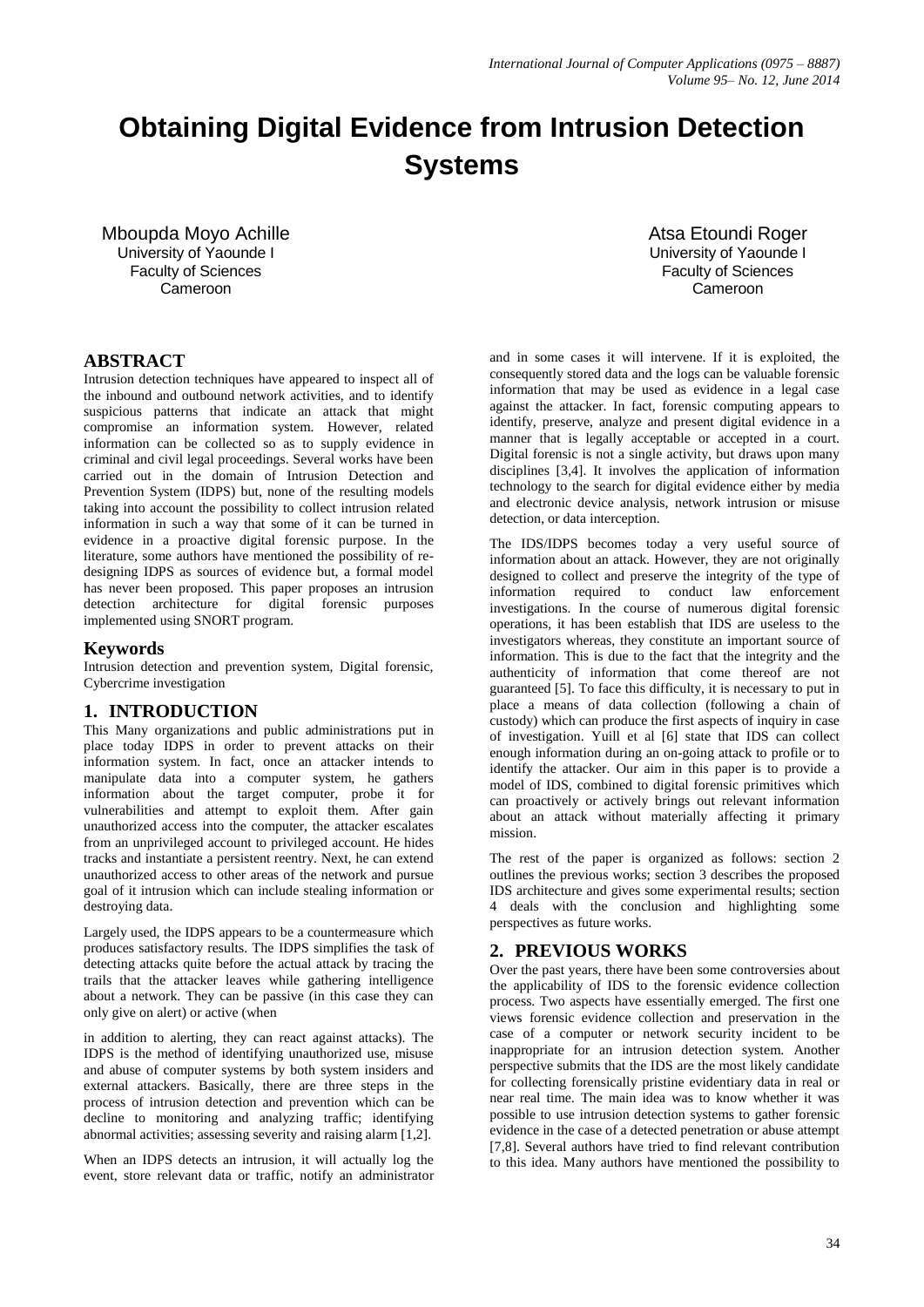rebuilt IDS in such a way that its output can serve as evidence in a court of law.

[9] address IDS and a view to its forensic applications. They view a forensic application within the framework of intrusion detection and detail the advantages and disadvantages of some IDS. They point that IDS are the places to look for evidence during an investigation process besides Hard drives, Memory, System logs, Email servers, Network traffic.

[6] puts in place a formal descriptive method named Investigative Intrusion-Detection. They show that IDS can collect enough information during an on-going attack to profile, if not to identify, the attacker. The ability of IDS to gather significant information about an attack in progress without materially affecting the primary mission of the intrusion detection system suggests that IDS could be deployed that would provide both detection/response and forensically pristine evidence in the case of a security incident. They focus on attacker activities concerning what he has done, what he can do, what he does, what he knows, what he wants, and what identifies him.

[10] states that although the main aim of IDSs is to detect intrusions to prompt evasive measures, a further aim can be to supply evidence in criminal and civil legal proceedings. However the features that make an IDS product good at providing early warning may render it less useful as an evidence acquisition tool. But, he gives direction and condition to Re-designing IDSs as sources of evidence before concluding that if logs are to be produced from IDS tools, a prosecutor must be prepared to disclose complete details of the tool, and how it was configured and operated.

[7] describes a project which reviews the performance and forensic acceptability of several types of intrusion detection systems in a laboratory environment. He develops a theoretical model and architecture for an intrusion detection system that can also perform forensic tasks. This theoretical model also concerns the case of host based intrusion detection systems.

[11] states that IDS belong to the set of log records along the path. They show that log records contain a substantial amount of content that may be relevant in a criminal case. The log records may reveal identity information that connects the activity to user attributes, including the IP address used and the type of operating system, browser, and applications of the computer user. Logs are timestamp-centric, making them ideal for filling in time line gaps in an investigation. But they also address the fact that log records, like other forms of electronic evidence, can be modified by a third party, but they precise that it would be highly improbable that all the log records along the path of transmission could be altered because each of the devices creating log records would have to be compromised to some degree. This brings out the fact that proofs from IDS are not sufficient enough to accountability; they must be backed by proofs from other sources.

[12] proposed a digital forensic investigation process model including proactive, active and reactive processes. They claimed that this model can be used in a proactive way to identify opportunities for the development and deployment of technology to support the work of investigators, and to provide a framework for the capture and analysis of requirements for investigative tools, particularly for advanced automated analytical tools. The authors implemented a digital forensic model which is divided into three components: The

Proactive digital forensics (ProDF) component, the Reactive digital forensics (ReaDF) component and the Active digital forensics (ActDF) component. So doing, they stated that the ProDF component is the ability to proactively identify, collect, gather an event, preserve and analyze evidence to detect an incident as it eventually occurs.

In addition, an automated documentation is generated for a later investigation by the active and reactive components. The evidence that will be gathered in this component is the proactive evidence that relates to a specific event or incident as it occurs. The ProDF as described in [12] can be efficiently associated to IDS to ensure the integrity of evidence and preserve it in a forensically sound manner. Furthermore, the analysis of the evidence will be done in such a way that it can enable prosecution of the suspect and admission to the court of law. Phases under the proactive component fall into Alert, Identification, Collection, Preservation, Analysis and Documentation.

## **3. INTRUSION DETECTION SYSTEM AND DIGITAL FORENSIC: MODEL BUILDING**

## **3.1 Output of IDS**

Depending on the precise IDS, its outcomes can include [10]: - The skill to react in a promptly manner to prevent or to reduce substantive damage by automatic or manual intervention;

- The skill to identify an attacker or an activity which can cause more serious attack;

- The skill to discover new attack patterns or as a preventive measure, to provide an additional measure of system protection beyond that available from other forms of security measure.

During our experimentation, it appears that SNORT saves many messages under */var/log/snort* direction. These messages contain relevant information about an incident whenever it occurs, depending on some specified rules indicated in Snort source code. Information concerns Time/date, Source IP address, Destination IP address, Time to Live (TTL) value in the IP packet header, the Type Of Service (TOS) value in the IP packet header, length of IP packet header, total length of IP packet, ICMP Type field, ICMP code value, IP packet ID, Sequence number, ICMP packet type [13].

Unfortunately, the repository where SNORT keeps relevant data is not secure. The data integrity can easily be compromised by an attacker. Furthermore, IDS evasion techniques can also be used to compromise data or to make IDS inefficient.

## **3.2 Requirement of evidence in court**

Evidence is used to establish the truth of a particular fact or state of affairs. Generally, evidence has to satisfy tests of admissibility and weight. For admissibility, evidence must conform to certain legal rules which are applied by a judge [14]. For weight, evidence must be understood by, and be sufficiently convincing to the court, whether there is a jury or a judge acting as a trier of fact. Before a court, evidence can be real, testimonial, documentary, expert or derived [9]. Therefore, to be accepted in a court, there should be a clear chain of custody or continuity of evidence and the forensic method used needs to be transparent, that is, freely testable by a third party expert. Anyway, before a court, the prosecutors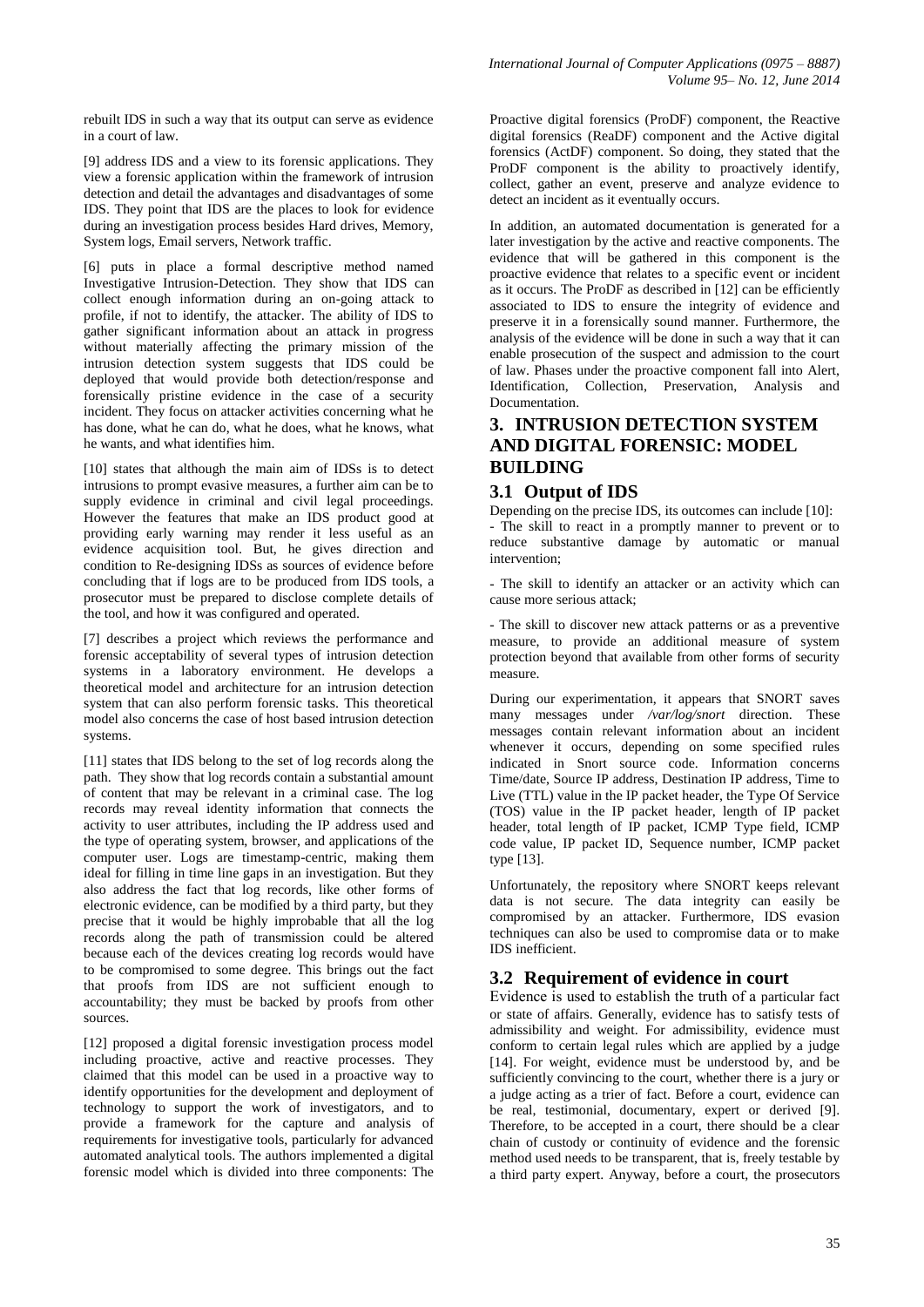need to demonstrate that an information system was involved, it was accessed, such accessing was unauthorized access knew at the time that the access was unauthorized. Nevertheless, a clear chain of custody will be respected if the following basic principles for evaluating the acceptability of evidence as describe by [10] is applied:

- Authentic: the evidence should be specifically linked to the circumstances and persons alleged, and produced by someone who can answer questions about them. Unless a party shows that the evidence is what that party claims it to be, the court will view the evidence as irrelevant.

- Accurate: the evidence should be free from any reasonable doubt about the quality of procedures used to collect the material, analyze the material if that is appropriate and necessary, and finally, to introduce it into court – and produced by someone who can explain what has been done.

- Complete the evidence should be able to tell, within its terms, a complete story of a particular set of circumstances or events.

Among all, other sources can be used to support some given evidence. These can be extract in Firewall Logs, Web Server Access Logs, Simple Mail Transfer Protocol / Internet Message Access Protocol Servers (email), FTP Servers (file transfer protocol), Proxy Server Logs, Secure Shell Servers (remote access), Routers and Switches, Chat Servers, DNS Servers (Domain Name System), Victim and Attacker Systems.

## **3.3 Bridge between IDS outputs and DF evidence**

From an evidential point of view, what one looks for is something one can demonstrate to others long after the event itself is over. IDS provide it through logs of various kinds. These include system, audit, application and network management logs. Other sources of potential evidence are network traffic capture and contemporaneous manual entries [15,16]. However, the derived data can be split into a form in which it is easier to analyze and understand. Otherwise, to be admissible in a court of law, the collection of potential evidence will respects a chain of custody.

Thus, outcomes of IDS will be efficient enough to persuade a third party. So doing, logs issued by IDS which intend to provide relevant information for digital forensic purpose must respect the following specification [10]:

- the logs may not have been compromised during or prior to collection as potential evidence and during post collection analysis;

- in the case of real-time network, monitoring the network location of the device hosting the monitoring tool may be such that it is able to capture all relevant traffic, some of the packets using other routes;

- in the case of real-time monitoring, the monitoring tool may be able to keep up with the stream of traffic with which it is expected to deal;

- the logs may sufficiently distinguish between a legitimate and an unwanted access; the logs may exist over a sufficient period of time for comparisons of normal and abnormal activities to be made;

- the logs may be helpful to identify the perpetrator in any useful way, complete for the relevant period of time, rich in detail;

- the logs will gather relevant information.

Hence, the contribution the IDS can make in case of prosecution is to prove that an information system was involved and was accessed. Then, digital forensic will subsequently bring out sufficient legal evidence and will allow to investigate in order to identify the perpetrator. One should note that current IDS are not fully designed to collect and protect the integrity of all information require to conduct investigations in respect of law enforcement. Basically, there are two broad categories of analysis performed to look for signs of intrusion. The first is misuse detection. It works by looking for known indications of misuse, whereas the basis for allowable activity is specified in the security policy of an organization. The second type of analysis performed is anomaly detection. It works by defining parameters for normal activity for a given set of resources [17,18]. This defined normal activity becomes a baseline against which all activity is measured. Actions falling outside the scope of normal activity are flagged as anomalous for investigation as potential security violations.

The implementation of the conditions listed above allows us to define a model of detection (Fig.1). This model is primarily supported on the basic model of intrusion detection but has the particularity of being able to produce information that can serve as digital evidence.



**Fig. 1. The basic IDS architecture for digital forensic purpose**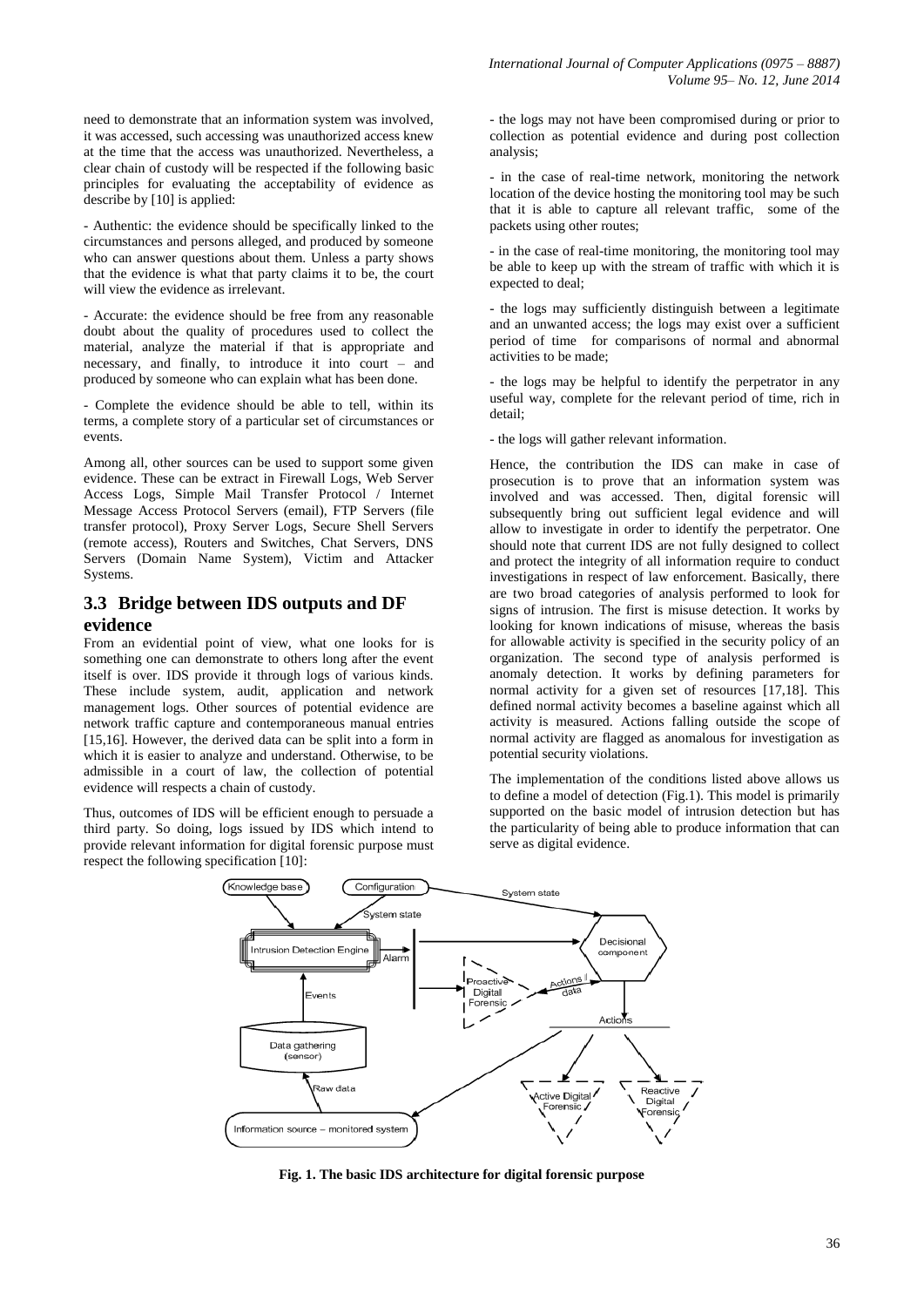The proposed model in figure 1 above fall in 9 components which are described as follow:

- Sensor: it is a data gathering device which is responsible for collecting raw data from a monitored system;

- Intrusion Detection Engine: this engine processes the data collected by sensors to identify intrusive activities;

- Knowledge base: it contains information collected by the sensors, but in preprocessed format such as knowledge base of attacks and their signatures, filtered data, data profiles. This information is usually provided by network and security experts;

- Configuration device: it provides information about the current state of the intrusion detection system;

- Proactive digital forensics (ProDF) component: it allows to ensure successful cost of effective digital investigations with minimal business activity disruption and ensuring that admissible evidence and sound processes are in place and available when needed for an investigation or as required during the normal flow of business [12,19]. Each time an alarm is triggered, this component start the collection of all information related to the intrusive activity. It actively safeguards the integrity of collected information and preserves it in a forensically sound manner;

- Decisional component: it initiates actions when an intrusion is detected. These responses can either be automated or involve human interaction;

- Reactive digital forensics (ReaDF) component: it targets the traditional digital forensic investigation that will take place after an incident had been detected and confirmed. This involves identifying, preserving, collecting, analyzing, and generating the final report. This module is active when an attack could not be detected via the intrusion detection engine;

- Active digital forensics (ActDF) component: it allows to gather (identify, collect, analyze and preserve) receivable digital evidence in a live environment to facilitate a successful investigation. When the alert is enabled, the response component triggers the ActDF component throughout the duration of the attack.

## **3.4 Experimental setting: the place of the IDS in Network Topology**

Our experimental device consists of one router and six workstations. The router is connected to the internet and the workstations are set to the local network. In order to detect only external intrusion activities, the intrusion detection system was placed directly inside the router as shown in figure  $\mathcal{D}_{\alpha}$ 



**Fig. 2. Experimental network architecture**

## **3.5 Experimental setting: the updated architecture of SNORT**

Snort is known to be a powerful application. This software is free and it can run either on Linux or Windows environments. Understanding the functioning of the internal components of Snort helped us to customize it to our network and helped us to avoid some of the common Snort pitfalls. Snort can be divided into five major components that are each critical to intrusion detection (Fig.3). The first is the packet capturing mechanism. Snort relies on an external packet capturing library to sniff packets from the backbone. After packets have been captured in a raw form, they are passed into the packet decoder. The decoder is the first step into Snort's own architecture. The packet decoder translates specific protocol elements into an internal data structure. Once the initial

preparatory packet's capture and decode is completed, traffic is handled by the preprocessors. Any number of pluggable preprocessors either examines or manipulates packets before handing them to the next component: the detection engine. The detection engine performs simple tests on a single aspect of each packet to detect intrusions. The last component is the output plug-in, which generates alerts to lay out suspicious activities. In order to collect digital evidence, some codes have been added in the *snort.conf* file. Therefore, the *snort.conf* file have been implemented in such a way that once the alert is triggered, the incriminated packets are simultaneously preserved in the binary database of snort logs files, and converted to serve as input to the Proactive Digital Forensic component. Figure 3 shows a simplified graphical representation of the dataflow.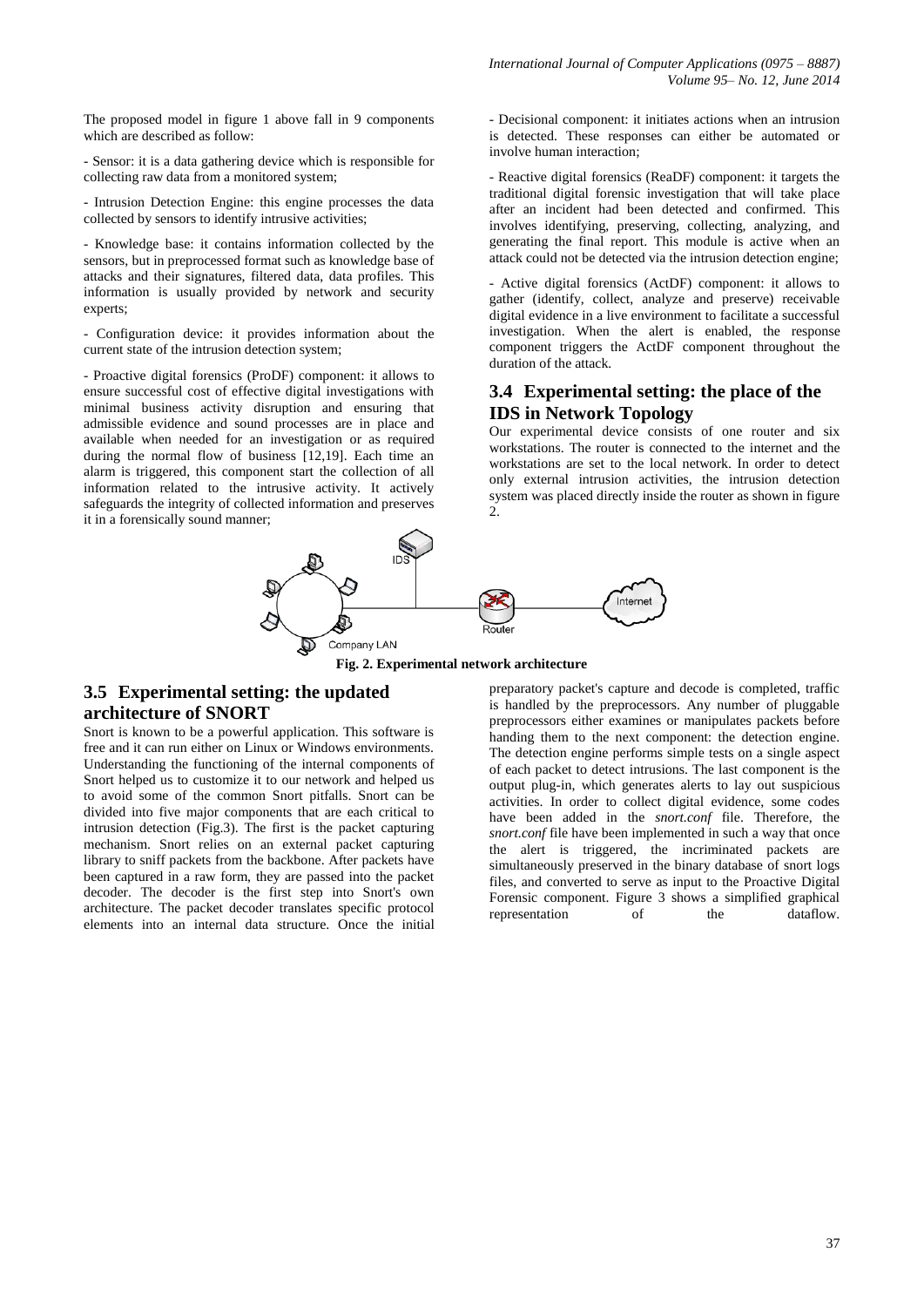*International Journal of Computer Applications (0975 – 8887) Volume 95– No. 12, June 2014*



#### **Fig. 3. SNORT architecture for digital forensic purpose**

## **3.6 Experimental setting: the algorithms for a new implementation of** *snort.conf* **file**

Snort is a lightweight but powerful tool for detecting malicious traffic on a given network. With a flexible and robust rules definition language, Snort is capable of detecting nearly any threat that crosses the network. However, reporting is not its strength. It records tens or hundreds of thousands of suspicious events every day on a busy network. Snort has been made valuable by reviewing and acting on the data it produces. So doing, using the following algorithms derived from the Proactive Digital Forensic component [12], the *snort.conf* file have been modified in such a way that it can produce evidence.ids as another output.

*Algorithm1 Identification algorithm* 

*REQUIRE A set of traffic transmitted by the detection engine of Snort /\*an Alert file\*/; ENSURE All information related to an incident; begin initialisation; repeat select an alert; extract all relevant information that characterizes this alert; create or update the temporary identification file; until (there are no more alerts) end Algorithm2 Collection algorithm REQUIRE temporary identification file ENSURE temporary collection file begin initialisation; repeat select an alert in the temporary identification file; extract source IP address; retrieve information associated with the source IP address; make a record referenced by the source IP address; create or update the temporary collection file; until (the end of the temporary identification file) end*

*Algorithm3 Preservation algorithm REQUIRE temporary collection file* *ENSURE temporary collection file begin* 

 *initialisation; protect temporary collection file; save temporary collection file; end*

*Algorithm4 Analysis algorithm REQUIRE temporary collection file, temporary identification file ENSURE temporary analysis file, begin initialisation; identify the rule that has triggered the alert; categorize the attack; indicate the nature of the attack; specify the IP source address; specify the IP destination address; indicate the connection ports used; indicate the timestamp; indicate the protocols used; update the temporary analysis file; end*

*Algorithm5 Documentation algorithm REQUIRE temporary analysis file ENSURE evidence.ids begin initialisation; sort the temporary analysis file by type of attack, source IP, destination IP, protocol, port, and time stamp; create or update evidence.ids file; end Algorithm6 Proactive Digital Forensic /\*(ProDF)*

 *Documentation algorithm \*/ REQUIRE evidence.ids ENSURE evidence.ids begin initialisation; run identification; run collection; run preservation; run analysis; run documentation; update evidence.ids; end*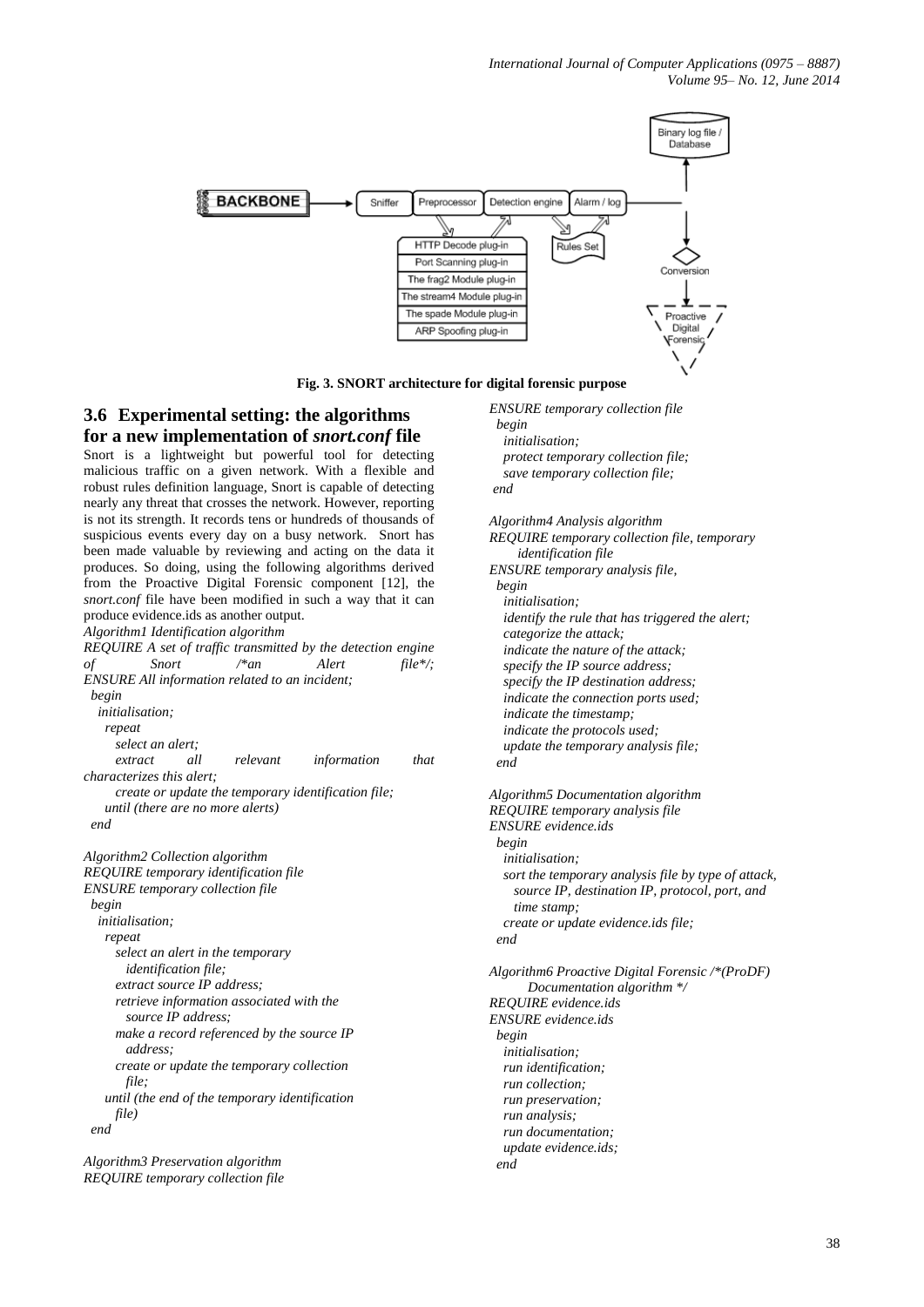The *evidence.ids* file that is outputted by ProDF component contains digital evidence, while *Alert file* is the set of derived useful information that constitute a chain of evidence (Time/date, Source IP address, Destination IP address, Time to Live (TTL) value in the IP packet header, the Type Of Service (TOS) value in the IP packet header, length of IP packet header, total length of IP packet, ICMP Type field, ICMP code value, IP packet ID, Sequence number, ICMP packet type).

#### **3.7 Results**

To complete our experience, a Honeypot have been deployed in our network to prosecute hackers by gathering evidence of their activities. It is a system used to lure hackers by exposing known vulnerabilities deliberately. The honeypot had among others some services running on it such as Telnet server (port 23), Hyper Text Transfer Protocol (HTTP) server (port 80), File Transfer Protocol (FTP) server (port 21) and others. It was placed somewhere so that the hackers could easily take it for  $a$  real server.

server. Attacks recorded at the end of this experience have enabled us to achieve many log files. Figure 4 is a snapshot of one of these log files. The detection of Christmas or XMAS tree attack was the focused case study. A Christmas tree attack sends a large number of Christmas tree packets to an end device. A Christmas tree packet has all the options set so that any protocol can be used. It require much more processing by routers and end devices than other packets.

Large numbers of these packets can use up so much processing power that it ties up these devices effectively making any other task nearly impossible thus denying service to legitimate traffic. Receiving these types of packets is not usual and therefore should be regarded as suspicious. Intrusion detection systems can detect these packets as do some firewalls. An XMAS scan, is a port scan typology with flags set to Fin, Push and Urg at the same packet. The SNORT output file translated with *tcpdump* is shown in Figure 5 below.

| using an IP address very close to the real                                                                           |
|----------------------------------------------------------------------------------------------------------------------|
| [ [cc lang="VHDL"]                                                                                                   |
| tcpdump: listening on wlan0, link-type EN10MB (Ethernet), capture size 65535 bytes                                   |
| 08:15:22.748471 IP (tos 0×0, ttl 37, id 45231, offset 0, flags [none], proto TCP (6), length 30)                     |
| 192.168.1.108.33434 > 192.168.1.101.369: Flags [FPU], cksum 0x65ec (correct), seg 30145115847, win 2541, urg 0,      |
| length 0                                                                                                             |
| 08:15:22.755673 IP (tos 0×0, ttl 121, id 57432, offset 0, flags [none], proto TCP (6), length 30)                    |
| 192.168.1.101.369 > 192.168.1.108.33434: Flags [R.], cksum 0x87ff (correct), seg 0, ack 30145115848, win 0, length 0 |
| [/cc]                                                                                                                |
| [cc lang="VHDL"]                                                                                                     |
| 09:21:35.873683 IP (tos 0×0, ttl 27, id 50647, offset 0, flags [none], proto TCP (6), length 30)                     |
| 192.168.1.108.33434 > 192.168.1.101.369: Flags [FPU], cksum 0xdf4a (correct), seg 2649036211, win 2541, urg 0,       |
| length 0                                                                                                             |
| 09:21:35.886578 IP (tos 0×0, ttl 121, id 51626, offset 0, flags [none], proto TCP (6), length 30                     |
| 192.168.1.101.369 > 192.168.1.108.33434: Flags [R.], cksum 0xec4d (correct), seg 0, ack 2649036212, win 0, length 0  |
| $ $ [/cc]                                                                                                            |

#### **Fig. 4. SNORT output files**

In this figure, the current version of SNORT detects an attack which source IP address is 192.168.1.108. The attacker launches an XMAS attack on the destination IP address 192.168.1.101, where the flags FPU are activated.

| [cc lang="VHDL"]                                                                        |
|-----------------------------------------------------------------------------------------|
| snort2.9.0.6: listening on wlan0, link-type EN10MB (Ethernet), capture size 65535 bytes |
| [**] [021:02:1] spp stream5: STEALTH ACTIVITY (nmap XMAS scan) detection [**]           |
| $08:15:22.748471$ 192.168.1.108:33434 -> 192.168.1.101:369                              |
| TCP TTL:42 TOS:0x0 ID:55954 IpLen:20 DqmLen:40                                          |
| **U*P**F Seq: 0x0 Ack: 0x0 Win: 0xC00 TcpLen: 20 UrgPtr: 0x0                            |
|                                                                                         |
| [cc lang="VHDL"]                                                                        |
|                                                                                         |
| snort2.9.0.6: listening on wlan0, link-type EN10MB (Ethernet), capture size 65535 bytes |
| [**] [033:03:2] spp stream5: STEALTH ACTIVITY (nmap XMAS scan) detection [**]           |
| $09:21:35.873683$ 192.168.1.108:33434 -> 192.168.1.101:369                              |
| TCP TTL:42 TOS:0x0 ID:55954 IpLen:20 DgmLen:40                                          |

**Fig. 5. SNORT output files after applying ProDF algorithms**

In this figure, the updated version of SNORT, using Proactive Digital Forensic derived algorithms, reveal a STEALTH ACTIVITY (which is XMAS Scan) on a target computer at

192.168.1.101. Immediately, a file of evidence is built and an instance of this file is given in Figure 6 below.

| 11 I (willet is <i>Trian to bean)</i> on a target compater at |             |        |                                                                                                                   |
|---------------------------------------------------------------|-------------|--------|-------------------------------------------------------------------------------------------------------------------|
| Attack No. Time Source                                        | Destination |        | Prot Port Info                                                                                                    |
|                                                               |             |        | Xmas scan 224512 08:15:22.748471 192.168.1.108.33434>192.168.1.101 TCP 80 369 > https [FIN,PSH,URG] Seq=0 Ack=0   |
| Win=1024 Urg=0 Len=0                                          |             |        |                                                                                                                   |
|                                                               |             |        | Xmas scan 224512 09:21:35.873683 192.168.1.108.33434>192.168.1.101 TCP 80 369 > https [FIN, PSH, URG] Seq=0 Ack=0 |
| Win=1024 Urg=0 Len=0                                          |             |        |                                                                                                                   |
| Xmas scan 224512 18:10:22.234231 41.205.86.200>192.168.1.101  |             | TCP 22 | $45125 > sh$ [FIN, PSH, URG] Seq=0 Ack=0                                                                          |
| Win=1024 Urg=0 Len=0                                          |             |        |                                                                                                                   |
| Xmas scan 225121 19:15:01.324561 77.175.26.168>192.168.1.101  |             | TCP 80 | 45631 > http [FIN, PSH, URG] Seq=0 Ack=0                                                                          |
| Win=1024 Urg=0 Len=0                                          |             |        |                                                                                                                   |
| Xmas scan 225530 19:25:15.325467 79.233.134.80>192.168.1.101  |             | TCP 53 | 48123 > domain [FIN, PSH, URG] Seq=0 Ack=0                                                                        |
| Win=1024 Urg=0 Len=0                                          |             |        |                                                                                                                   |
| Xmas scan 226910 20:05:18.348854 82.83.205.73>192.168.1.101   |             |        | TCP 443 48032 > https [FIN, PSH, URG] Seq=0 Ack=0                                                                 |
| Win=1024 Urg=0 Len=0                                          |             |        |                                                                                                                   |
| Xmas scan 227011 20:29:09.426495 83.163.68.56>192.168.1.101   |             |        | TCP 111 49569 > sunrpc [FIN, PSH, URG] Seq=0 Ack=0                                                                |
| Win=1024 Urg=0 Len=0                                          |             |        |                                                                                                                   |

**Fig. 6. SNORT output files containing evidences**

The file of evidence is sorted by type of attack, sequence number, time, IP source, IP destination, protocol, port and other relevant information. The process of collecting these information in respect of the chain of custody, unsure the

integrity of the data which can be use in case of legal inquiries. The table I below gives a short description of information found in the SNORT output files: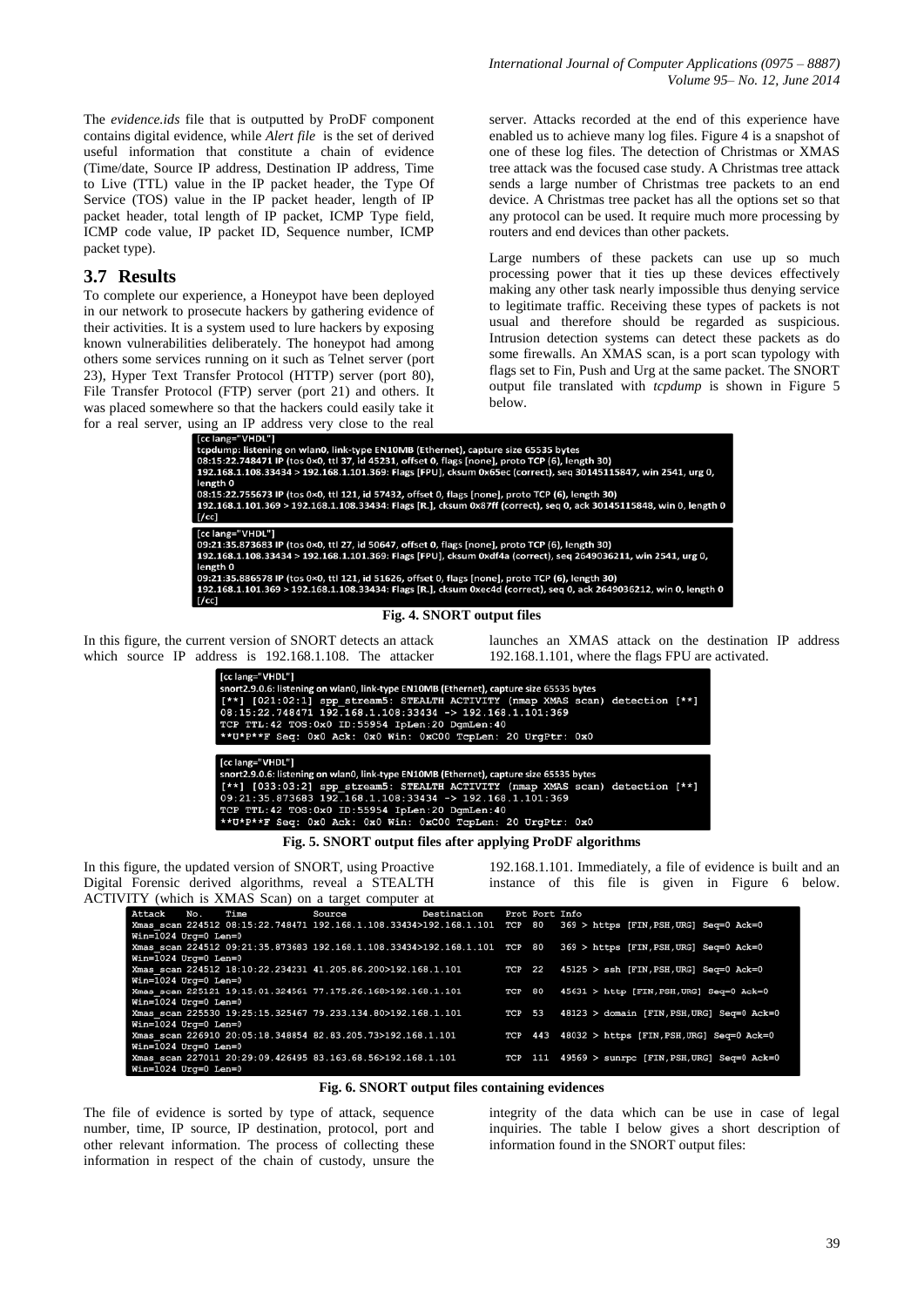| No.            | Field or Activity            | Context/Notes                                                                               |
|----------------|------------------------------|---------------------------------------------------------------------------------------------|
| $\mathbf{1}$   | 08:15:22.748471              | This is the timestamp of the request, it was made on h 08H 15min 22 sec pm                  |
| 2              | <b>IP</b>                    | This are all IP (protocol) related settings                                                 |
| 3              | $\cos 0x0$                   | Type of service field                                                                       |
| $\overline{4}$ | ttl 37 which is time to live | Number of hops that the packets have to reach its destination. This indicate throw how      |
|                |                              | many                                                                                        |
|                |                              | routers the packets should pass, this is for not living the packets travel the net for ever |
| 5<br>id 45231  |                              | In a case of hijacking (such as man in the middle attack), the attacker should be able to   |
|                |                              | hack                                                                                        |
|                |                              | the packet ID and present as a response a packet with the same ID but with malicious        |
|                |                              | data                                                                                        |
| 6              | proto TCP                    | It is the protocol type. It can be some times UDP or ICMP                                   |
| 7              | length 30                    | The length of the TCP packet                                                                |
| 8              | 192.168.1.108.33.434         | It is the source IP address and 33434 is the port used by the hacker                        |
| 9              | 192.168.1.101.369            | It is the destination IP address (The honeypot IP address) and 369 is the port used         |
| 10             | Flags [FPU]                  | It is the TCP flag FPU (Fin, Push or Urg) when running an XMAS scan. It could be [S]        |
|                |                              | to                                                                                          |
|                |                              | mean an ACK reply from the honeypot, or [R] which means RESET and in this case              |
|                |                              | the                                                                                         |
|                |                              | connection is reseted, or [F] for finishing a transfer, etc.                                |
| 11             | cksum 0x65ec                 | This is the TCP-header check sum of the packet (for checking packet integrity)              |
| 12             | seq 3014515847               | The TCP sequence number                                                                     |
| 13             | win 2541                     | The amount that will send before requiring a response from the server                       |
| 14             | urg                          | The urgency                                                                                 |

#### **Table 1. Logs file description.**

As the illustration shows, log records contain a substantial amount of content that may be relevant in a criminal case. The log records may reveal identity information that connects the activity to user attributes, including the IP address used and the type of operating system, browser, and applications of the computer user. Logs are timestamp-centric, making them ideal for filling in time line gaps in an investigation.

#### **3.8 Discussion**

The aim of this section is to evaluate the behaviors of the modified IDS. As part of this experiment, a free version of Snort has been used. Thereafter, the architecture of Snort has been changed by implementing ProDF component through the algorithms presented above. The duration of the execution of the IDS in both cases is presented in the tables below.

| Table 2. Running Snort without ProDF component. |  |  |  |  |  |  |
|-------------------------------------------------|--|--|--|--|--|--|
|-------------------------------------------------|--|--|--|--|--|--|

| <b>Test</b> | Number  | Number   | Ratio        | Number     |
|-------------|---------|----------|--------------|------------|
| number      | οf      | of alert | (Packet/sec) | of packets |
|             | receive |          |              | captured   |
|             | packets |          |              | by Snort   |
| 1           | 3445263 | 76       | 300          | 3445112    |
| 2           | 9655422 | 102      | 500          | 9655315    |
| 3           | 2712657 | 52       | 200          | 2712645    |
| 4           | 6845795 | 151      | 350          | 6845710    |
| 5           | 8932698 | 134      | 400          | 8932624    |

| Test           | Number  | Number   | Ratio        | Number     |
|----------------|---------|----------|--------------|------------|
| number         | of      | of alert | (Packet/sec) | of packets |
|                | receive |          |              | captured   |
|                | packets |          |              | by Snort   |
|                | 3445263 | 76       | 300          | 3445112    |
| $\overline{c}$ | 9655422 | 100      | 500          | 9655311    |
| 3              | 2712657 | 52       | 200          | 2712645    |
| 4              | 6845795 | 151      | 350          | 6845713    |
| 5              | 8932698 | 136      | 400          | 8932621    |

In the first case, the relevant information to the investigation was housed in the default backup directory of Snort. In the second case, the evidence is found in the evidence.ids file. It is a safe file containing data obtained in accordance with a chain of custody for the preservation and collection of digital evidence. Observing the number of packets received the number of alarms and the number of captured packets in both cases, the gap is negligible. This proves that the IDS Snort although its structure has been modified to output admissible digital evidence, has not seen its performance deteriorate as a tool for detecting intrusions.

## **4. CONCLUSION AND FUTURE WORKS**

In this paper, it has been established that the IDS could be used as input to a digital forensics door. To carry out this study, a detailed research and cataloging of prior formal work in forensics and intrusion detection was performed. Next, the

**Table 3. Running Snort within ProDF component.**